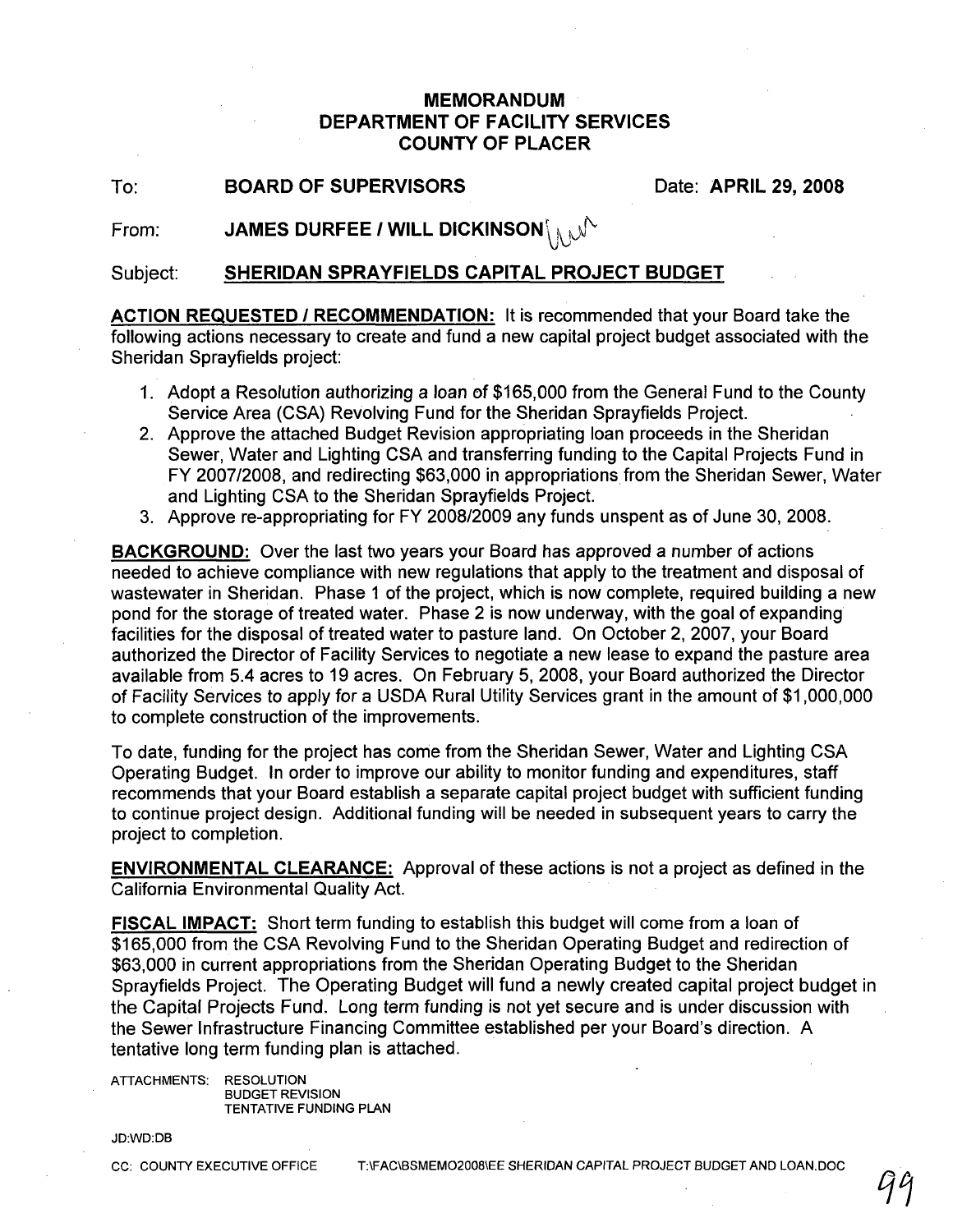# **Before the Board of Supervisors County of Placer, State of California**

### **In the matter of: A RESOLUTION AUTHORIZING A LOAN FROM THE GENERAL FUND TO THE SHERIDAN SPRAYFIELDS PROJECT**

Reso. No.

The following Resolution was duly passed by the Board of Supervisors of the County of Placer at a regular meeting held , 2008 by the following vote on roll call:

Ayes:

Noes:

Absent:

Signed and approved by me after its passage.

Attest:

Chairman, Board of Supervisors

### Clerk of said Board

**WHEREAS,** CSA 28 Zone 6 (Sheridan Sewer, Water and Lighting) provides sewer service to customers in a portion of unincorporated Placer County, and

**WHEREAS,** the Board of Supervisors has determined the need to establish a capital , project budget for the Sheridan Sprayfields Project to ensure compliance with State and Federal water quality requirements, and

**WHEREAS,** funding is not available within the budget of said District to comply with these new requirements, and

**WHEREAS,** this District requires loans to continue providing valuable public services, and

**WHEREAS,** the CSA Revolving Loan Fund exists to provide loans to Districts with funding problems, and

**WHEREAS,** in accordance with Government Code section 25210.9c(a), the Board of Supervisors has established the method and terms whereby the CSA Revolving Loan Fund is to be reimbursed for loans made by it on behalf of CSA 28 Zone 6 (Sheridan Sewer, Water and Lighting).

**NOW, THEREFORE, BE IT RESOLVED:** The Board of Supervisors of Placer County does hereby authorize a loan from the General Fund to the CSA Revolving Fund in the amount of \$165,000 to establish a capital project budget known as the Sheridan Sprayfields Project.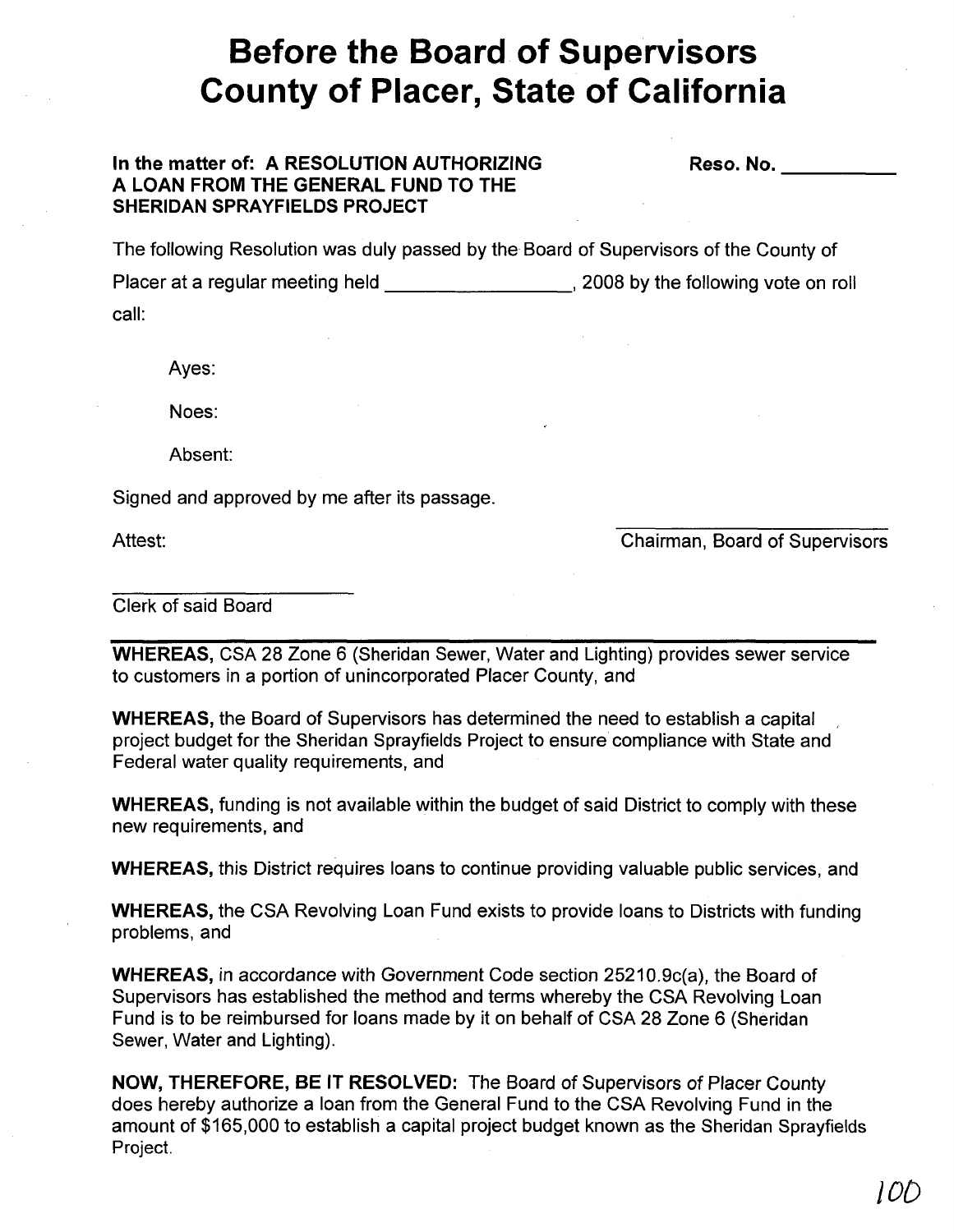|                    |                              | FOR CASH TRANSFERS & RESERVE CANCELLATIONS PLEASE PROVIDE THE FOLLOWING<br>Fund/subFund - OCA - PCA - G/L - Sub G/L |      |             |                                                |                                   |                                      |       |                                    | PLACER COUNTY                                                                                                                                  |                    |          |                             |                   |                         |                             |                          |                    |                                 |                                 | PAS DOCUMENT NO. |  |  |  |  |
|--------------------|------------------------------|---------------------------------------------------------------------------------------------------------------------|------|-------------|------------------------------------------------|-----------------------------------|--------------------------------------|-------|------------------------------------|------------------------------------------------------------------------------------------------------------------------------------------------|--------------------|----------|-----------------------------|-------------------|-------------------------|-----------------------------|--------------------------|--------------------|---------------------------------|---------------------------------|------------------|--|--|--|--|
|                    |                              |                                                                                                                     |      |             | **Facility Services to do JE to transfer cash. |                                   |                                      |       |                                    | <b>BUDGET REVISION</b>                                                                                                                         |                    |          |                             |                   |                         |                             |                          |                    |                                 |                                 |                  |  |  |  |  |
|                    | <b>POST DATE:</b>            |                                                                                                                     |      |             |                                                |                                   |                                      |       | <b>Cash Transfer Required</b><br>Χ |                                                                                                                                                |                    |          |                             |                   |                         |                             |                          | Auditor-Controller |                                 |                                 |                  |  |  |  |  |
| <b>DEPT</b><br>NO. | DOC<br><b>TYPE</b>           | <b>TOTAL LINES</b><br><b>Total \$ Amount</b>                                                                        |      |             |                                                |                                   | <b>Reserve Cancellation Required</b> |       |                                    |                                                                                                                                                |                    |          |                             |                   | <b>County Executive</b> |                             |                          |                    |                                 |                                 |                  |  |  |  |  |
| $\mathbf 2$        | 7<br><b>BR</b><br>975,000.00 |                                                                                                                     |      |             |                                                | <b>Establish Reserve Required</b> |                                      |       |                                    |                                                                                                                                                |                    |          | <b>Board of Supervisors</b> |                   |                         |                             |                          |                    |                                 |                                 |                  |  |  |  |  |
|                    |                              |                                                                                                                     |      |             | <b>ESTIMATED REVENUE ADJUSTMENT</b>            |                                   |                                      |       |                                    |                                                                                                                                                |                    |          |                             |                   |                         |                             |                          |                    | <b>APPROPRIATION ADJUSTMENT</b> |                                 |                  |  |  |  |  |
| <b>DEPT</b><br>NO. | T/C                          | Rev                                                                                                                 | Fund | Sub<br>Fund | <b>OCA</b>                                     | <b>PCA</b>                        | OBJ 3                                | PROJ. | <b>PROJ. DTL</b>                   | <b>AMOUNT</b>                                                                                                                                  | <b>DEPT</b><br>NO. | T/C      | Rev                         | Fund              | Sub<br>Fund             | <b>OCA</b>                  | <b>PCA</b>               | OBJ 3              | PROJ.                           | <b>PROJ. DTL</b>                | <b>AMOUNT</b>    |  |  |  |  |
| 12                 | 006                          |                                                                                                                     | 140  |             | 991078 91078                                   |                                   | 8990                                 |       |                                    | 165,000.00                                                                                                                                     | 12                 | 014      |                             | 140               |                         | 991078 04823 4151           |                          |                    | $\mathcal{V}$                   |                                 | 228,000.00       |  |  |  |  |
| 12                 | 006                          |                                                                                                                     | 140  |             | 991078 91078 7249                              |                                   |                                      |       |                                    | 63,000.00                                                                                                                                      |                    | 12 034   |                             | 140               |                         |                             |                          |                    |                                 | 991078 04823 4151 704823 010000 | 228,000.00       |  |  |  |  |
| 12 <sub>1</sub>    | 007                          |                                                                                                                     | 502  | 6           | 996806 96806                                   |                                   | 7249                                 |       |                                    | 63,000.00                                                                                                                                      | 12                 | 015      |                             | 502               |                         | $6$   996806   96806   4151 |                          |                    |                                 |                                 | 63,000.00        |  |  |  |  |
|                    |                              |                                                                                                                     |      |             |                                                |                                   |                                      |       |                                    |                                                                                                                                                | 12                 | 014      |                             | $502 \, \text{6}$ |                         | 996806   96806   3778       |                          |                    |                                 |                                 | 165,000.00       |  |  |  |  |
|                    |                              |                                                                                                                     |      |             |                                                |                                   |                                      |       |                                    |                                                                                                                                                |                    |          |                             |                   |                         |                             |                          |                    |                                 |                                 |                  |  |  |  |  |
|                    |                              |                                                                                                                     |      |             |                                                |                                   |                                      |       |                                    |                                                                                                                                                |                    |          |                             |                   |                         |                             |                          |                    |                                 |                                 |                  |  |  |  |  |
|                    |                              |                                                                                                                     |      |             |                                                |                                   |                                      |       |                                    |                                                                                                                                                |                    |          |                             |                   |                         |                             |                          |                    |                                 |                                 |                  |  |  |  |  |
|                    |                              |                                                                                                                     |      |             |                                                |                                   |                                      |       |                                    |                                                                                                                                                |                    |          |                             |                   |                         |                             |                          |                    |                                 |                                 |                  |  |  |  |  |
|                    |                              |                                                                                                                     |      |             |                                                |                                   |                                      |       |                                    |                                                                                                                                                |                    |          |                             |                   |                         |                             |                          |                    |                                 |                                 |                  |  |  |  |  |
|                    |                              |                                                                                                                     |      |             |                                                |                                   |                                      |       |                                    |                                                                                                                                                |                    |          |                             |                   |                         |                             |                          |                    |                                 |                                 |                  |  |  |  |  |
|                    |                              |                                                                                                                     |      |             |                                                |                                   |                                      |       |                                    |                                                                                                                                                |                    |          |                             |                   |                         |                             |                          |                    |                                 |                                 |                  |  |  |  |  |
|                    |                              |                                                                                                                     |      |             |                                                |                                   |                                      |       |                                    |                                                                                                                                                |                    |          |                             |                   |                         |                             |                          |                    |                                 |                                 |                  |  |  |  |  |
|                    |                              |                                                                                                                     |      |             |                                                |                                   |                                      |       | <b>TOTAL</b>                       | 291,000.00                                                                                                                                     |                    |          |                             |                   |                         |                             |                          |                    |                                 | <b>TOTAL</b>                    | 684,000.00       |  |  |  |  |
|                    |                              |                                                                                                                     |      |             |                                                |                                   |                                      |       |                                    | REASON FOR REVISION: To appropriate General Fund loan and shift appropriation from CSA28 Z6 Sheridan Sewer for the Sheridan Sprayfield project |                    |          |                             |                   |                         |                             |                          |                    |                                 |                                 |                  |  |  |  |  |
|                    |                              |                                                                                                                     |      |             |                                                |                                   |                                      |       |                                    | and create a project in the Capital Projects Fund.                                                                                             |                    |          |                             |                   |                         |                             |                          |                    |                                 |                                 |                  |  |  |  |  |
|                    |                              |                                                                                                                     |      |             |                                                |                                   | Prepared by                          |       | Valerie Bayne                      |                                                                                                                                                |                    | Ext 6803 |                             |                   |                         |                             |                          |                    |                                 |                                 |                  |  |  |  |  |
|                    |                              |                                                                                                                     |      |             | Department Head                                |                                   |                                      |       |                                    | $\Rightarrow$ $\Rightarrow$                                                                                                                    |                    |          |                             |                   |                         |                             |                          | Date:              |                                 | 4/29/08                         |                  |  |  |  |  |
|                    |                              |                                                                                                                     |      |             | <b>Board of Supervisors</b>                    |                                   |                                      |       |                                    |                                                                                                                                                |                    |          |                             |                   |                         |                             |                          | Page:              |                                 |                                 |                  |  |  |  |  |
|                    |                              |                                                                                                                     |      |             |                                                |                                   |                                      |       |                                    |                                                                                                                                                |                    |          |                             |                   |                         |                             | <b>Budget Revision #</b> |                    |                                 | FOR INDIVIDUAL DEPT USE         |                  |  |  |  |  |

 $\mathcal{L}_{\text{max}}$ 

 $\sim$ 

 $\sim$   $\sim$ 

 $\sim 10^7$